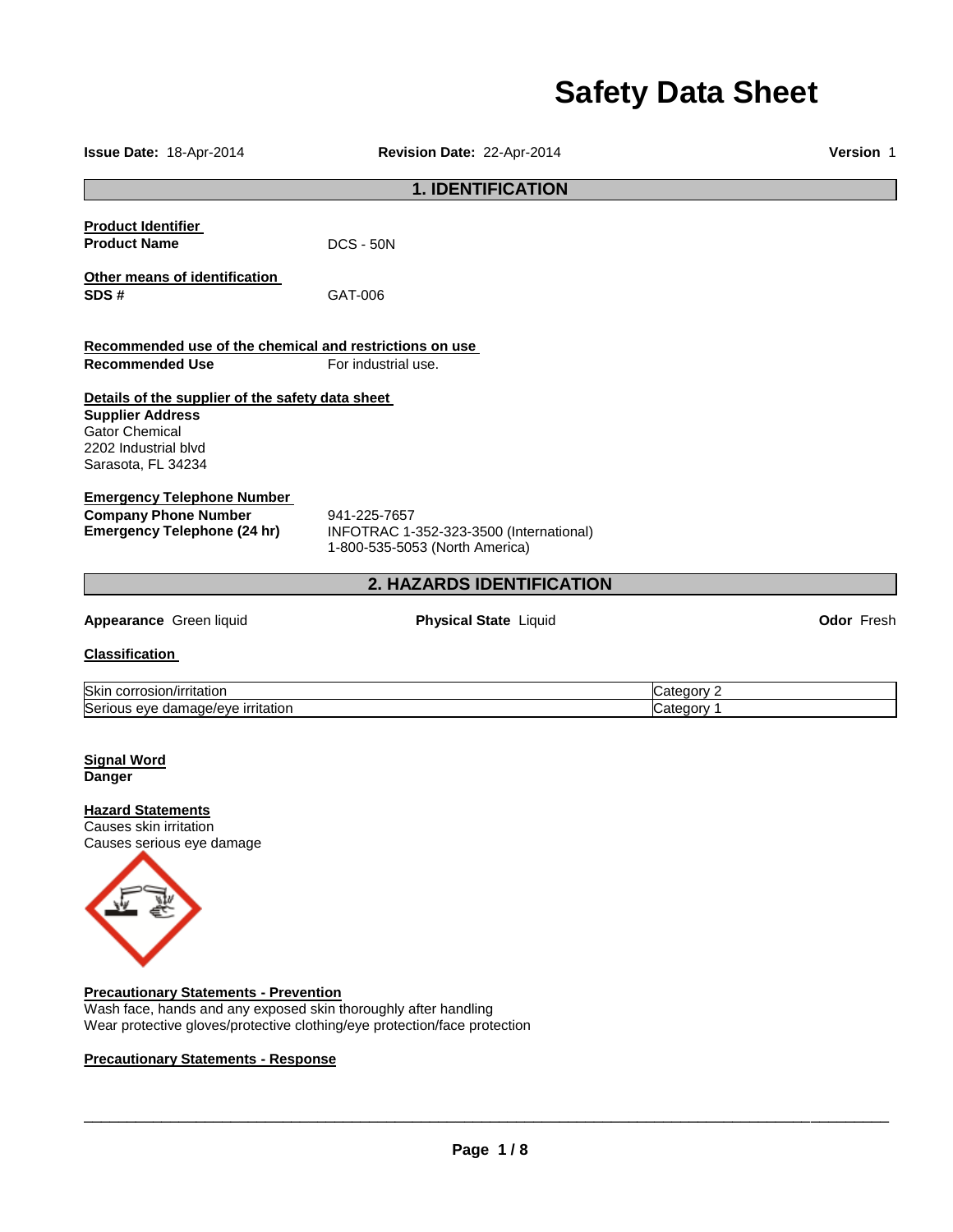\_\_\_\_\_\_\_\_\_\_\_\_\_\_\_\_\_\_\_\_\_\_\_\_\_\_\_\_\_\_\_\_\_\_\_\_\_\_\_\_\_\_\_\_\_\_\_\_\_\_\_\_\_\_\_\_\_\_\_\_\_\_\_\_\_\_\_\_\_\_\_\_\_\_\_\_\_\_\_\_\_\_\_\_\_\_\_\_\_\_\_\_\_ IF IN EYES: Rinse cautiously with water for several minutes. Remove contact lenses, if present and easy to do. Continue rinsing Immediately call a poison center or doctor/physician IF ON SKIN: Wash with plenty of soap and water Take off contaminated clothing and wash it before reuse If skin irritation occurs: Get medical advice/attention

## **Other Hazards**

Toxic to aquatic life with long lasting effects

## **3. COMPOSITION/INFORMATION ON INGREDIENTS**

| <b>Chemical Name</b>                                 | <b>CAS No</b> | Weight-% |
|------------------------------------------------------|---------------|----------|
| Di-n-alkyl Dimethyl Ammonium Chloride                | 68424-95-3    | $5 - 10$ |
| l Alkyl dimethyl benzyl ammonium chloride (C12-16) l | 68424-85-1    | 1-5      |
| Tetrasodium EDTA                                     | 64-02-8       | 1-5      |
| Ethyl Alcohol                                        | 64-17-5       | 1-5      |

\*\*If Chemical Name/CAS No is "proprietary" and/or Weight-% is listed as a range, the specific chemical identity and/or percentage of composition has been withheld as a trade secret.\*\*

## **4. FIRST-AID MEASURES**

#### **First Aid Measures**

| <b>General Advice</b> | Provide this SDS to medical personnel for treatment.                                                                                                                                |
|-----------------------|-------------------------------------------------------------------------------------------------------------------------------------------------------------------------------------|
| <b>Eye Contact</b>    | Immediately flush with plenty of water. After initial flushing, remove any contact lenses and<br>continue flushing for at least 15 minutes. Get immediate medical advice/attention. |
| <b>Skin Contact</b>   | Remove contaminated clothing; wash affected area with soap and water; launder<br>contaminated clothing before reuse; if irritation persists, seek medical attention.                |
| <b>Inhalation</b>     | Remove affected person to fresh air; provide oxygen if breathing is difficult.                                                                                                      |
| Ingestion             | Give two glasses of water for dilution; Do not induce vomiting; never give anything by<br>mouth to an unconscious person; seek medical attention.                                   |

#### **Most important symptoms and effects**

**Symptoms INHALATION: High concentrations are irritating to the respiratory tract; inhalation of mist** may cause headache, dizziness, nausea, vomiting and malaise.

> SKIN: Brief contact may cause slight irritation; prolonged contact may cause moderate reddening, swelling and possible necrosis.

EYES: Contact may cause irritation and pain associated with redness and swelling of the conjunctiva.

INGESTION: Low order of toxicity; may cause headache, dizziness, diarrhea and general weakness.

## **Indication of any immediate medical attention and special treatment needed**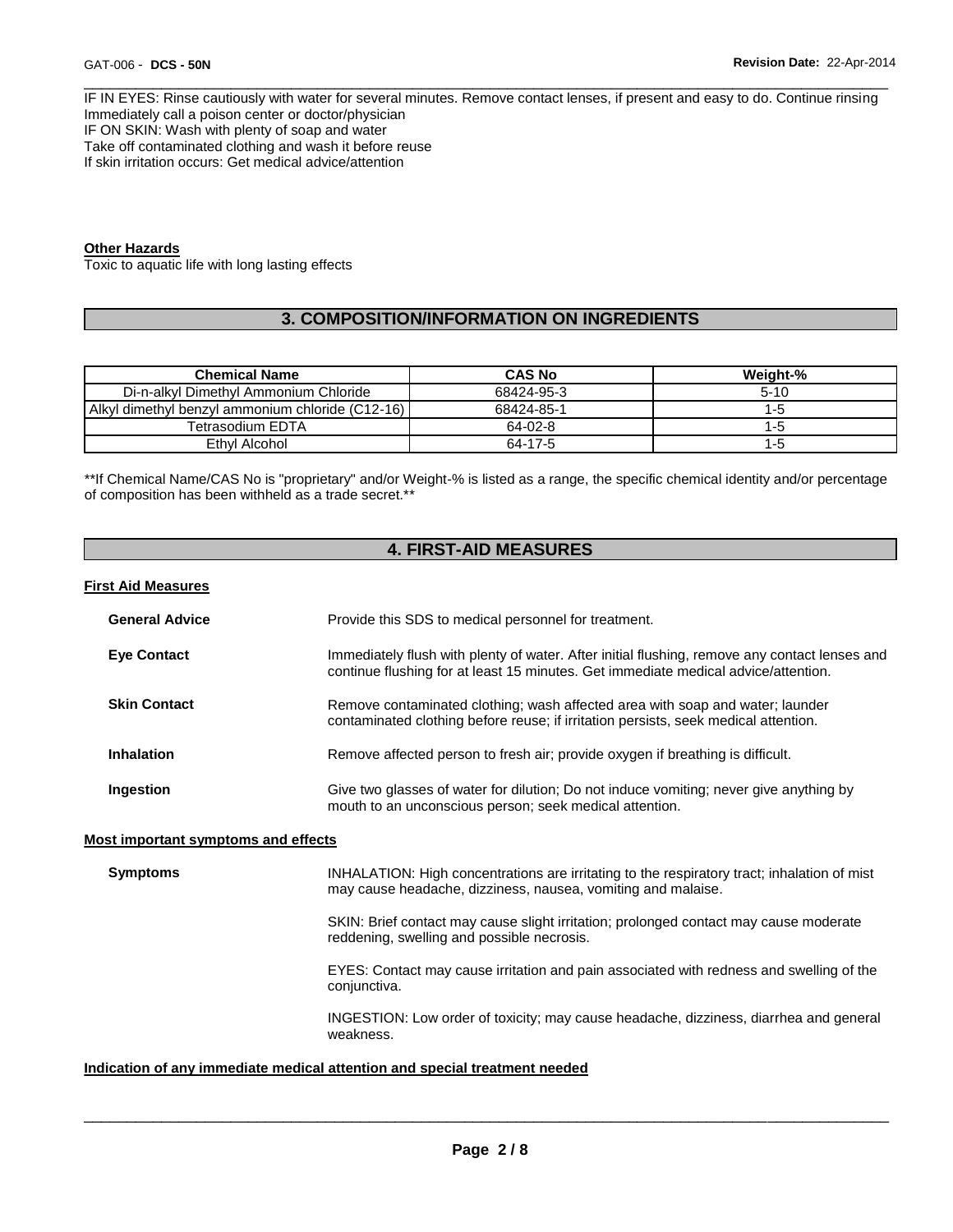#### \_\_\_\_\_\_\_\_\_\_\_\_\_\_\_\_\_\_\_\_\_\_\_\_\_\_\_\_\_\_\_\_\_\_\_\_\_\_\_\_\_\_\_\_\_\_\_\_\_\_\_\_\_\_\_\_\_\_\_\_\_\_\_\_\_\_\_\_\_\_\_\_\_\_\_\_\_\_\_\_\_\_\_\_\_\_\_\_\_\_\_\_\_ **Notes to Physician**  Treat symptomatically.

## **5. FIRE-FIGHTING MEASURES**

## **Suitable Extinguishing Media**

Carbon dioxide, water, water fog, dry chemical, chemical foam.

**Unsuitable Extinguishing Media** Not determined.

#### **Specific Hazards Arising from the Chemical**

Product is not flammable.

#### **Protective equipment and precautions for firefighters**

As in any fire, wear self-contained breathing apparatus pressure-demand, MSHA/NIOSH (approved or equivalent) and full protective gear. Keep containers cool with water spray to prevent container rupture due to steam buildup; floor will become slippery if material is released.

## **6. ACCIDENTAL RELEASE MEASURES**

#### **Personal precautions, protective equipment and emergency procedures**

| <b>7. HANDLING AND STORAGE</b>                                                                                 |
|----------------------------------------------------------------------------------------------------------------|
|                                                                                                                |
| Sweep up absorbed material and shovel into suitable containers for disposal.                                   |
| Prevent further leakage or spillage if safe to do so. Soak up and contain spill with an<br>absorbent material. |
| Methods and material for containment and cleaning up                                                           |
| See Section 12 for additional Ecological Information.                                                          |
| Use personal protective equipment as required.                                                                 |
|                                                                                                                |

## **Precautions for safe handling**

**Advice on Safe Handling** Handle in accordance with good industrial hygiene and safety practice. Wash face, hands, and any exposed skin thoroughly after handling. Use personal protection recommended in Section 8.

#### **Conditions for safe storage, including any incompatibilities**

**Storage Conditions Keep containers tightly closed in a dry, cool and well-ventilated place.** 

**Incompatible Materials Strong oxidizers, Strong acids.** 

## **8. EXPOSURE CONTROLS/PERSONAL PROTECTION**

#### **Exposure Guidelines**

| <b>Chemical Name</b>     | <b>ACGIH TLV</b> | <b>OSHA PEL</b>                                                                                                   | <b>NIOSH IDLH</b>                                             |
|--------------------------|------------------|-------------------------------------------------------------------------------------------------------------------|---------------------------------------------------------------|
| Ethyl Alcohol<br>64-17-5 | STEL: 1000 ppm   | TWA: 1000 ppm<br>TWA: $1900 \text{ mg/m}^3$<br>(vacated) TWA: 1000 ppm<br>(vacated) TWA: $1900 \,\mathrm{mq/m^3}$ | IDLH: 3300 ppm<br>TWA: 1000 ppm<br>TWA: $1900 \text{ mg/m}^3$ |

## **Appropriate engineering controls**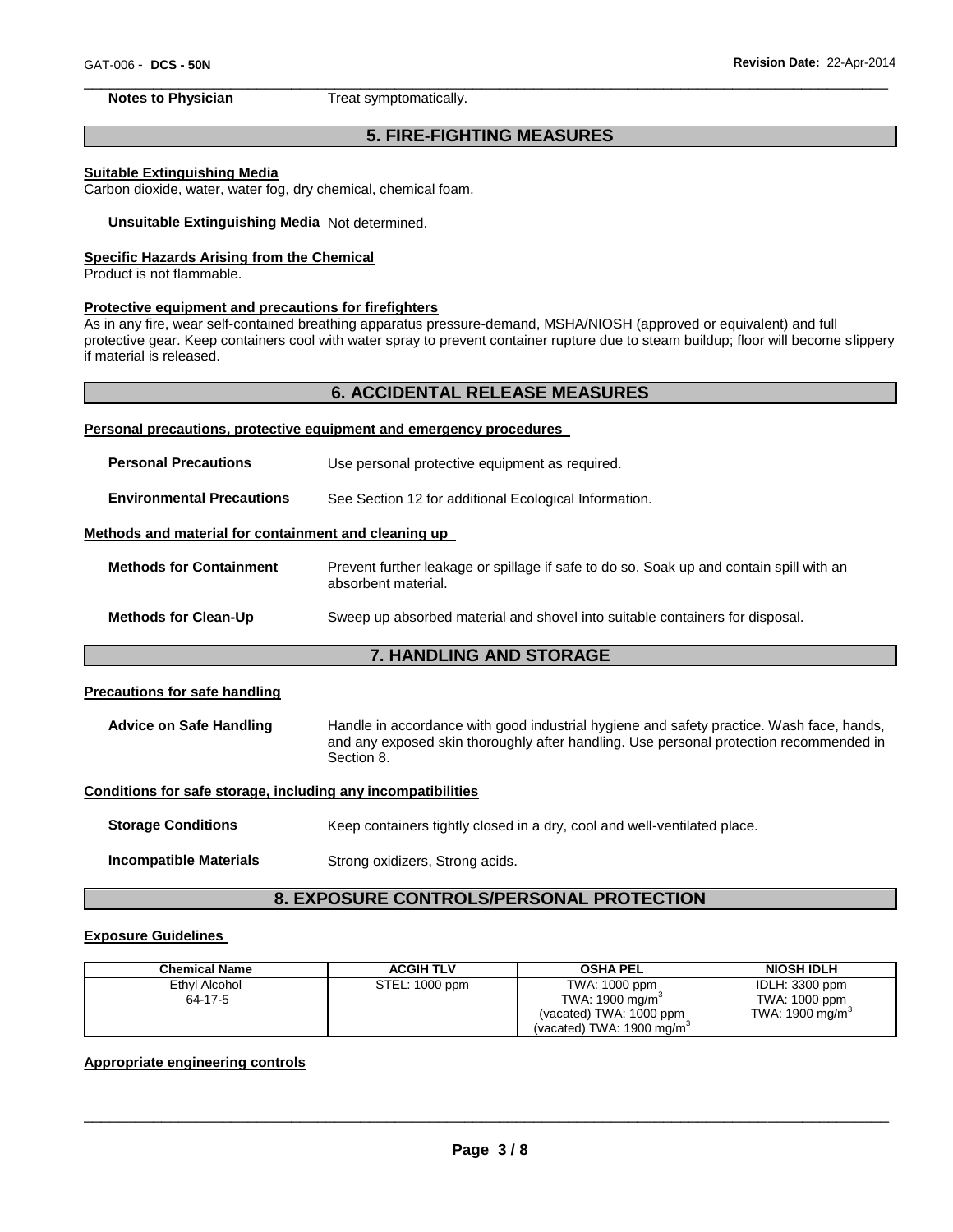| <b>Engineering Controls</b>     | Apply technical measures to comply with the occupational exposure limits.                                              |
|---------------------------------|------------------------------------------------------------------------------------------------------------------------|
|                                 | Individual protecti <u>on measures, such as personal protective equipment</u>                                          |
| <b>Eye/Face Protection</b>      | Wear protective eyeglasses or chemical safety goggles.                                                                 |
| <b>Skin and Body Protection</b> | Neoprene or rubber gloves with cuffs; Coveralls, apron, or other equipment should be worn<br>to minimize skin contact. |
| <b>Respiratory Protection</b>   | Follow OSHA respirator regulations (29 CFR 1910.134) and, if necessary, wear a<br>MSHA/NIOSH-approved respirator.      |

**General Hygiene Considerations** Handle in accordance with good industrial hygiene and safety practice.

# **9. PHYSICAL AND CHEMICAL PROPERTIES**

## **Information on basic physical and chemical properties**

| <b>Physical State</b><br>Appearance<br>Color                                                                                                                                                                                                                                                                                                                        | Liquid<br>Green liquid<br>Green                                                                                                                                                                        | Odor<br><b>Odor Threshold</b> | Fresh<br>Not determined |
|---------------------------------------------------------------------------------------------------------------------------------------------------------------------------------------------------------------------------------------------------------------------------------------------------------------------------------------------------------------------|--------------------------------------------------------------------------------------------------------------------------------------------------------------------------------------------------------|-------------------------------|-------------------------|
| <b>Property</b><br>рH<br><b>Melting Point/Freezing Point</b><br><b>Boiling Point/Boiling Range</b><br><b>Flash Point</b>                                                                                                                                                                                                                                            | Values<br>$7.5 - 8.0$<br>Not determined<br>100 °C / 212 °F<br>Not flammable                                                                                                                            | Remarks • Method              |                         |
| <b>Evaporation Rate</b><br><b>Flammability (Solid, Gas)</b><br><b>Upper Flammability Limits</b><br><b>Lower Flammability Limit</b>                                                                                                                                                                                                                                  | $<$ 1<br>Not determined<br>Not determined<br>Not determined                                                                                                                                            | (Water = $1$ )                |                         |
| <b>Vapor Pressure</b><br><b>Vapor Density</b><br><b>Specific Gravity</b><br><b>Water Solubility</b><br>Solubility in other solvents<br><b>Partition Coefficient</b><br><b>Auto-ignition Temperature</b><br><b>Decomposition Temperature</b><br><b>Kinematic Viscosity</b><br><b>Dynamic Viscosity</b><br><b>Explosive Properties</b><br><b>Oxidizing Properties</b> | 17 mm Hg @ 20 ° C<br>>1<br>1.010<br>Completely soluble<br>Not determined<br>Not determined<br>Not determined<br>Not determined<br>Not determined<br>Not determined<br>Not determined<br>Not determined | $(Air=1)$<br>$(1=Water)$      |                         |

# **10. STABILITY AND REACTIVITY**

## **Reactivity**

Not reactive under normal conditions.

## **Chemical Stability**

Stable under recommended storage conditions.

## **Possibility of Hazardous Reactions**

None under normal processing.

#### **Conditions to Avoid**

Extreme temperatures.

#### **Incompatible Materials**

Strong oxidizers, Strong acids.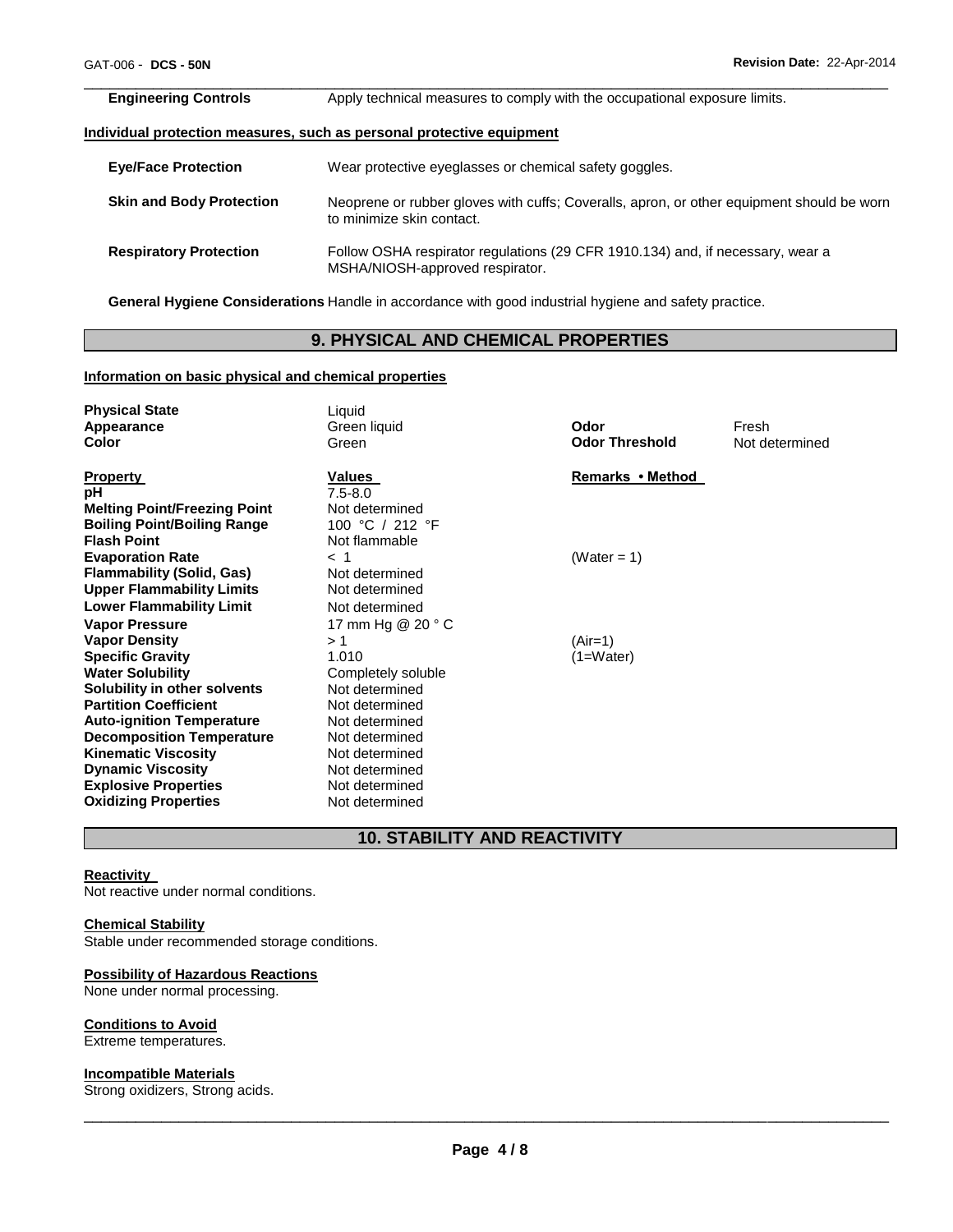#### **Hazardous Decomposition Products**

Carbon oxides.

## **11. TOXICOLOGICAL INFORMATION**

\_\_\_\_\_\_\_\_\_\_\_\_\_\_\_\_\_\_\_\_\_\_\_\_\_\_\_\_\_\_\_\_\_\_\_\_\_\_\_\_\_\_\_\_\_\_\_\_\_\_\_\_\_\_\_\_\_\_\_\_\_\_\_\_\_\_\_\_\_\_\_\_\_\_\_\_\_\_\_\_\_\_\_\_\_\_\_\_\_\_\_\_\_

#### **Information on likely routes of exposure**

| <b>Product Information</b> |                                  |
|----------------------------|----------------------------------|
| <b>Eye Contact</b>         | Causes serious eye damage.       |
| <b>Skin Contact</b>        | Causes skin irritation.          |
| <b>Inhalation</b>          | Avoid breathing vapors or mists. |
| Ingestion                  | Do not taste or swallow.         |

#### **Component Information**

| <b>Chemical Name</b>                                              | Oral LD50            | Dermal LD50 | <b>Inhalation LC50</b>   |
|-------------------------------------------------------------------|----------------------|-------------|--------------------------|
| Alkyl dimethyl benzyl ammonium<br>chloride (C12-16)<br>68424-85-1 | $= 426$ mg/kg (Rat)  |             |                          |
| Tetrasodium EDTA<br>64-02-8                                       | $= 10$ g/kg (Rat)    |             |                          |
| Ethyl Alcohol<br>64-17-5                                          | $= 7060$ mg/kg (Rat) |             | $= 124.7$ mg/L (Rat) 4 h |

#### **Information on physical, chemical and toxicological effects**

**Symptoms** Please see section 4 of this SDS for symptoms.

#### **Delayed and immediate effects as well as chronic effects from short and long-term exposure**

**Carcinogenicity** Ethanol has been shown to be carcinogenic in long-term studies only when consumed as an alcoholic beverage.

| <b>Chemical Name</b>     | <b>ACGIH</b> | <b>IARC</b> | NTP   | <b>OSHA</b> |
|--------------------------|--------------|-------------|-------|-------------|
| Ethyl Alcohol<br>64-17-5 | nu<br>$\sim$ | Group       | Known |             |

*ACGIH (American Conference of Governmental Industrial Hygienists) A3 - Animal Carcinogen IARC (International Agency for Research on Cancer) Group 1 - Carcinogenic to Humans NTP (National Toxicology Program) Known - Known Carcinogen OSHA (Occupational Safety and Health Administration of the US Department of Labor) X - Present* 

#### **Numerical measures of toxicity**

Not determined

**12. ECOLOGICAL INFORMATION** 

#### **Ecotoxicity**

Toxic to aquatic life with long lasting effects.

## **Component Information**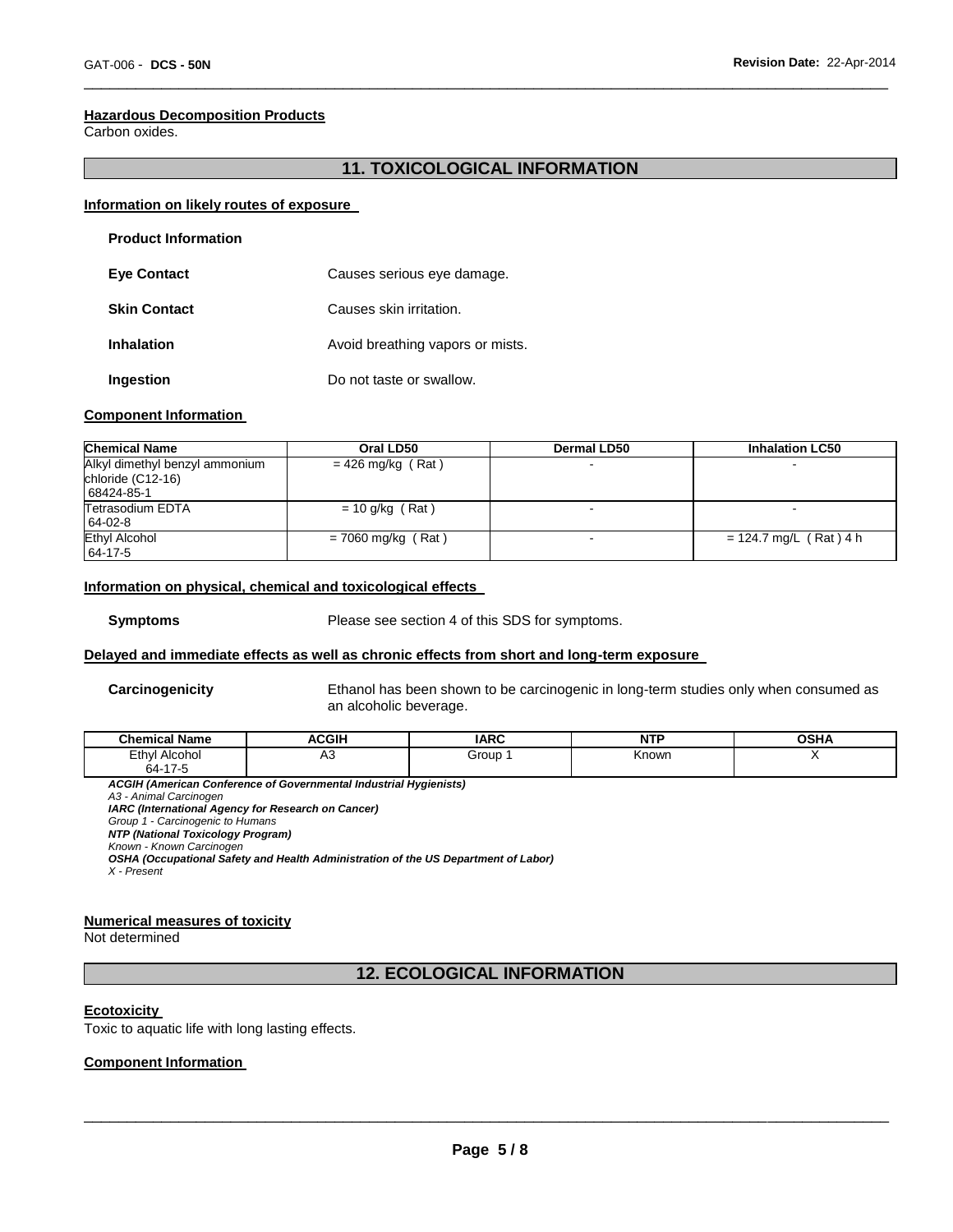| <b>Chemical Name</b> | Algae/aquatic plants   | <b>Fish</b>                  | <b>Toxicity to</b> | <b>Crustacea</b>                                        |
|----------------------|------------------------|------------------------------|--------------------|---------------------------------------------------------|
|                      |                        |                              | microorganisms     |                                                         |
| Tetrasodium EDTA     | 1.01: 72 h Desmodesmus | 41: 96 h Lepomis             |                    | 610: 24 h Daphnia magna                                 |
| $64-02-8$            | subspicatus mg/L EC50  | macrochirus mg/L LC50        |                    | mg/L EC50                                               |
|                      |                        | static 59.8: 96 h Pimephales |                    |                                                         |
|                      |                        | promelas mg/L LC50 static    |                    |                                                         |
| Ethyl Alcohol        |                        | $12.0 - 16.0$ : 96 h         |                    | $EC50 = 34634$ mg/L 30 min   9268 - 14221: 48 h Daphnia |
| 64-17-5              |                        | Oncorhynchus mykiss mL/L     |                    | $EC50 = 35470$ mg/L 5 min magna mg/L LC50 10800: 24     |
|                      |                        | LC50 static 100: 96 h        |                    | h Daphnia magna mg/L                                    |
|                      |                        | Pimephales promelas mg/L     |                    | EC50 2: 48 h Daphnia                                    |
|                      |                        | LC50 static 13400 - 15100:   |                    | magna mg/L EC50 Static                                  |
|                      |                        | 96 h Pimephales promelas     |                    |                                                         |
|                      |                        | mg/L LC50 flow-through       |                    |                                                         |

## **Persistence/Degradability**

Not determined.

#### **Bioaccumulation**

Not determined.

#### **Mobility**

| <b>Chemical Name</b> | <b>Coefficient</b><br><b>Partition</b> |
|----------------------|----------------------------------------|
| Ethyl<br>' Alcohol   | ∩ ∩ח<br>-∪.J∠                          |
| 64-17-5<br>- 1750    |                                        |

## **Other Adverse Effects**

Not determined

## **13. DISPOSAL CONSIDERATIONS**

## **Waste Treatment Methods**

| <b>Disposal of Wastes</b>     | Disposal should be in accordance with applicable regional, national and local laws and<br>regulations. |
|-------------------------------|--------------------------------------------------------------------------------------------------------|
| <b>Contaminated Packaging</b> | Disposal should be in accordance with applicable regional, national and local laws and<br>regulations. |

## **California Hazardous Waste Status**

| <b>Chemical Name</b>  | California<br>ı Hazardous Waste Status |  |  |
|-----------------------|----------------------------------------|--|--|
| Ethyl<br>Alcohol<br>. | Toxic                                  |  |  |
| 47<br>64-<br>-1750    | lanitable                              |  |  |

| <b>14. TRANSPORT INFORMATION</b>       |                                                                                                                                |  |  |  |
|----------------------------------------|--------------------------------------------------------------------------------------------------------------------------------|--|--|--|
| <b>Note</b>                            | Please see current shipping paper for most up to date shipping information, including<br>exemptions and special circumstances. |  |  |  |
| <u>DOT</u>                             | Not regulated                                                                                                                  |  |  |  |
| <b>IATA</b>                            | Not regulated                                                                                                                  |  |  |  |
| <b>IMDG</b><br><b>Marine Pollutant</b> | This material may meet the definition of a marine pollutant                                                                    |  |  |  |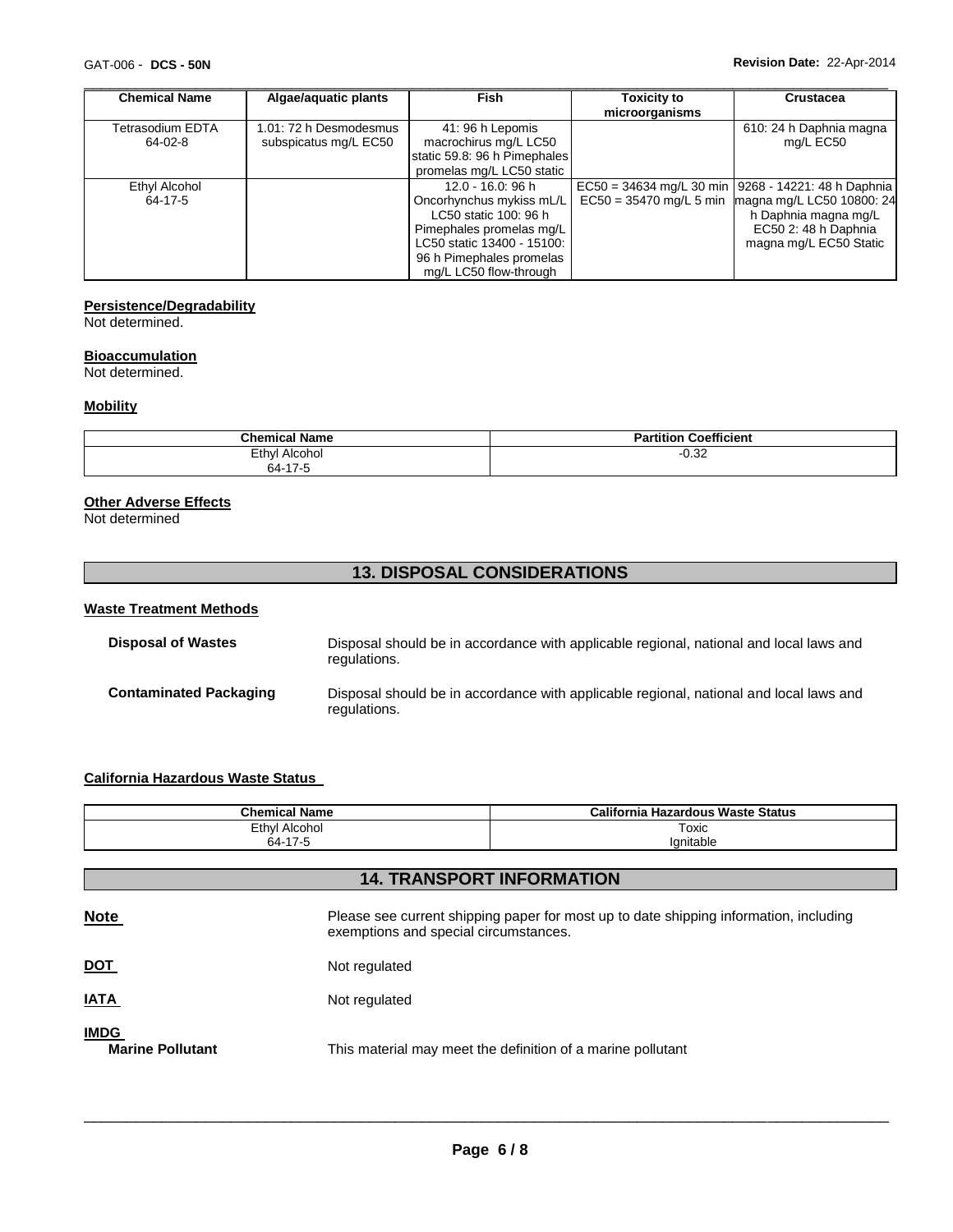# **15. REGULATORY INFORMATION**

\_\_\_\_\_\_\_\_\_\_\_\_\_\_\_\_\_\_\_\_\_\_\_\_\_\_\_\_\_\_\_\_\_\_\_\_\_\_\_\_\_\_\_\_\_\_\_\_\_\_\_\_\_\_\_\_\_\_\_\_\_\_\_\_\_\_\_\_\_\_\_\_\_\_\_\_\_\_\_\_\_\_\_\_\_\_\_\_\_\_\_\_\_

## **International Inventories**

Not determined

#### **Legend:**

*TSCA - United States Toxic Substances Control Act Section 8(b) Inventory DSL/NDSL - Canadian Domestic Substances List/Non-Domestic Substances List EINECS/ELINCS - European Inventory of Existing Chemical Substances/European List of Notified Chemical Substances ENCS - Japan Existing and New Chemical Substances IECSC - China Inventory of Existing Chemical Substances KECL - Korean Existing and Evaluated Chemical Substances PICCS - Philippines Inventory of Chemicals and Chemical Substances* 

## **US Federal Regulations**

## **SARA 313**

Not determined

## **US State Regulations**

## **California Proposition 65**

This product contains the following Proposition 65 chemicals.

| <b>Chemical Name</b>    | <b>California Proposition 65</b> |  |
|-------------------------|----------------------------------|--|
| Ethyl Alcohol - 64-17-5 | Carcinogen                       |  |
|                         | Developmental                    |  |

## **U.S. State Right-to-Know Regulations**

| ' Name<br>Chemical.                | <b>New Jersey</b> | husetts | ennsvlvania |
|------------------------------------|-------------------|---------|-------------|
| Ethyl<br>Alcohol                   |                   |         |             |
| $64 - 17 - 5$<br>$\sim$ 1.1 $\sim$ |                   |         |             |